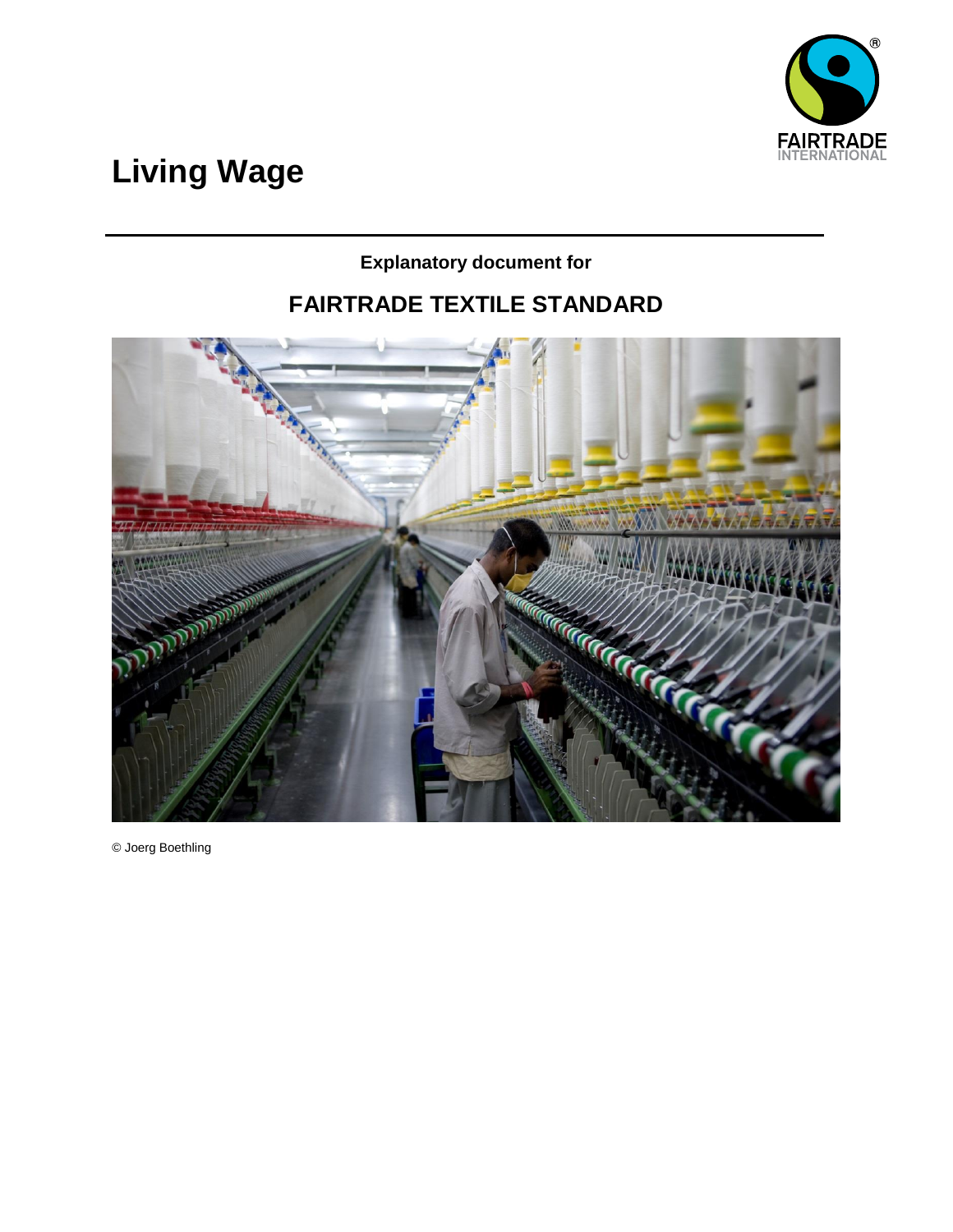

### **Table of Contents**

### **About the document**

This explanatory document is intended to help textile companies and brands understand and implement a living wage under the Fairtrade Textile Standard. Fairtrade International's Standards & Pricing provides this document to all stakeholders as a guide to the full understanding of the intent and requirements of a living wage in accordance with the Standard. However, this explanatory document is not part of the Standard, and does not replace it. Producers will only ever be audited on the Standard, and not on this document.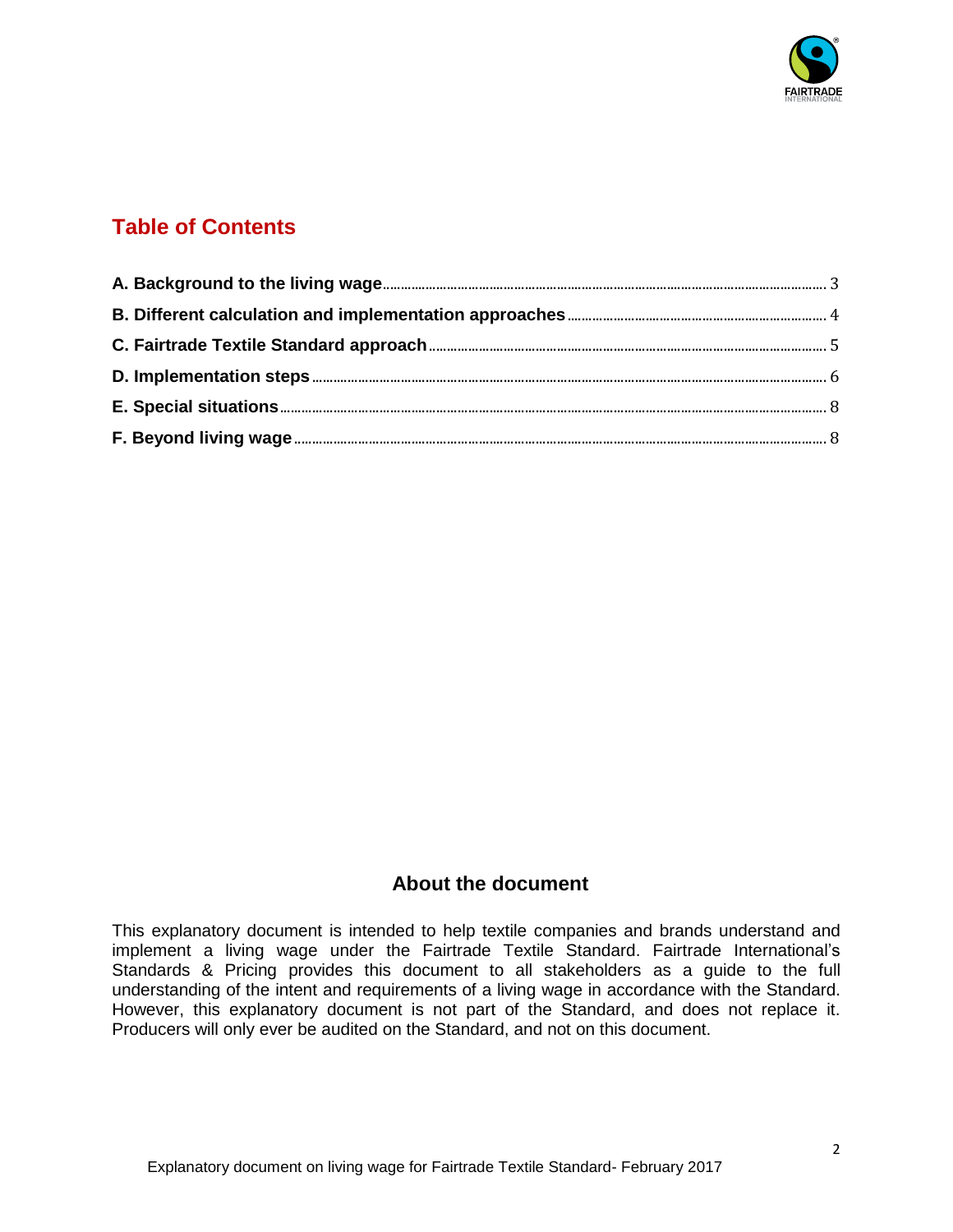

# <span id="page-2-0"></span>**A. Background to the living wage**

There is a lack of clarity among stakeholders on the concept, methodology and implementation of a living wage. Trade unions and researchers have identified serious flaws in many of the current methods of calculation and implementation. Efforts by some brands and labels to improve wages through bonus or incentive schemes also cannot be equated to the payment of a living wage, as they are often limited to only a few units of the supply chain (for example, bonus payments for CMT (Cut-Make-Trim) workers or part of the workforce. This document aims to provide clarity in the approach of Fairtrade International to its living wage in relation to the Fairtrade Textile Standard.

### **1. Purpose**

Fairtrade's strategy is to promote sustainable development and to reduce poverty through fairer trade. One of the major purposes of the Fairtrade Textile Standard is to guarantee a *basic but decent living* for all workers along the *entire supply chain*. The requirements of the Standard ensure that employers pay *living wages*.

### **2. Definition per Fairtrade Textile Standard**

Living wage is the remuneration received for a standard work week by a worker in a particular place sufficient to afford a decent standard of living for the worker and her or his family. Elements of a decent standard of living include food, water, housing, education, health care, transport, clothing, and other essential needs including provision for unexpected events.



Example:

**Living costs:** standard costs to meet the basic needs of a worker and his/her family **Living wage:** living costs + amount for discretionary expenses and savings

### **3. Requirements of the Fairtrade Textile Standard**

*(Section 3.5.2: Wage increases to reach living wages)*

If remuneration (wages and benefits) is below the **living wage benchmarks** (LWBs) approved by Fairtrade International *(see section C.3, below),* a company must agree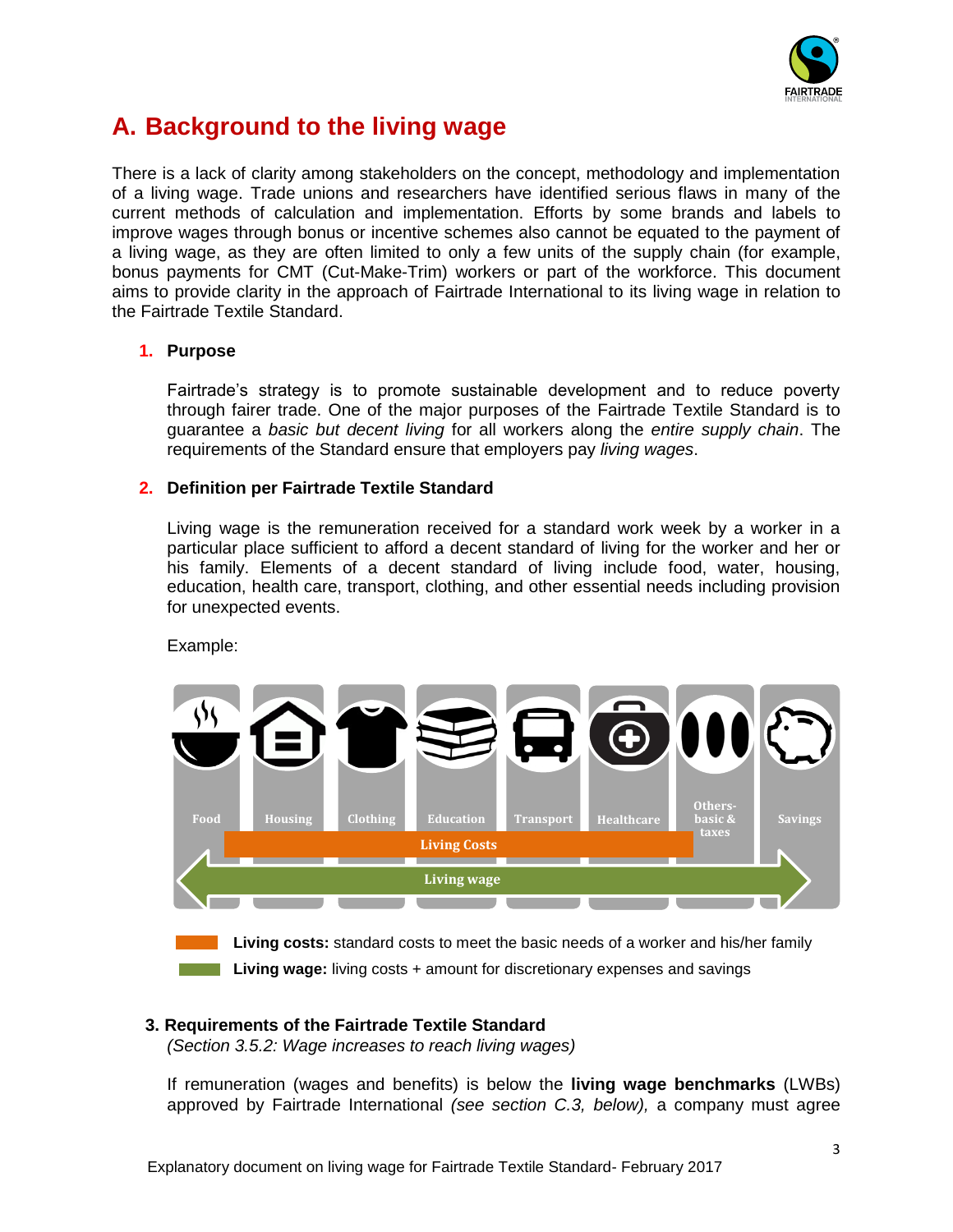

with the relevant trade union or workers' representatives to a time-bound plan to close the gap between real wages and the living wage within a maximum of six years from certification.

Once a living wage is reached, wages are then expected to increase in line with inflation. Negotiations on annual wage increases do not have to take place every year, provided that real wages increase every year**.** 

#### **4. Guidance in the Fairtrade Textile Standard**

The term 'real wages' refers to wages that have been adjusted for inflation. The real wage increase is intended to raise wage levels to an eventual living wage. The Fairtrade approved living wage benchmarks provide guidelines for negotiations between trade unions/workers' representatives and management. The methodology used to calculate living wage benchmarks can be found on the [Fairtrade website.](https://www.fairtrade.net/fileadmin/user_upload/content/2009/standards/documents/GLWC_Anker_Methodology.pdf)

Negotiations can take place according to industry practice; for instance, every year, every two, or even every three years, depending on the term of the wage agreement. If wages are set at a regional or sector level in such a way that the gap with living wage is not closed by regular increments, the employer can satisfy this requirement by increasing other forms of remuneration as long as this is agreed by elected worker representatives.

### <span id="page-3-0"></span>**B. Different calculation and implementation approaches**

#### **Calculation and implementation approaches:**

Although the textile industry recognizes the need to pay living wages to its workers, there is a lack of consensus on the best calculation and implementation method, with different social standards and textile stakeholders adopting their own approaches. Two of the most common are:

The **Worker Survey** method is used and accepted by many social standards. The factory conducts surveys or interviews with its workers to collect data on their costs of living. Such data may not reflect decent costs of living as it is paid from their current earnings (wages). A living wage calculated through this approach is often less than half of the wage demanded by trade unions.

The **Bonus System** has been adopted by a few brands and programmes and involves the payment of a lump sum amount to a factory with the expectation that this is shared out among the workers. The bonus could be an arbitrary amount, or one based on the living wage calculated by the factory. Such an approach, however, cannot be considered as payment of a living wage for the following reasons:

*Not based on independent benchmarks -* living wages calculations are mostly based on the survey method and not on an independently calculated benchmark. Amounts are often arbitrary and do not sufficiently close the gap to the living wage.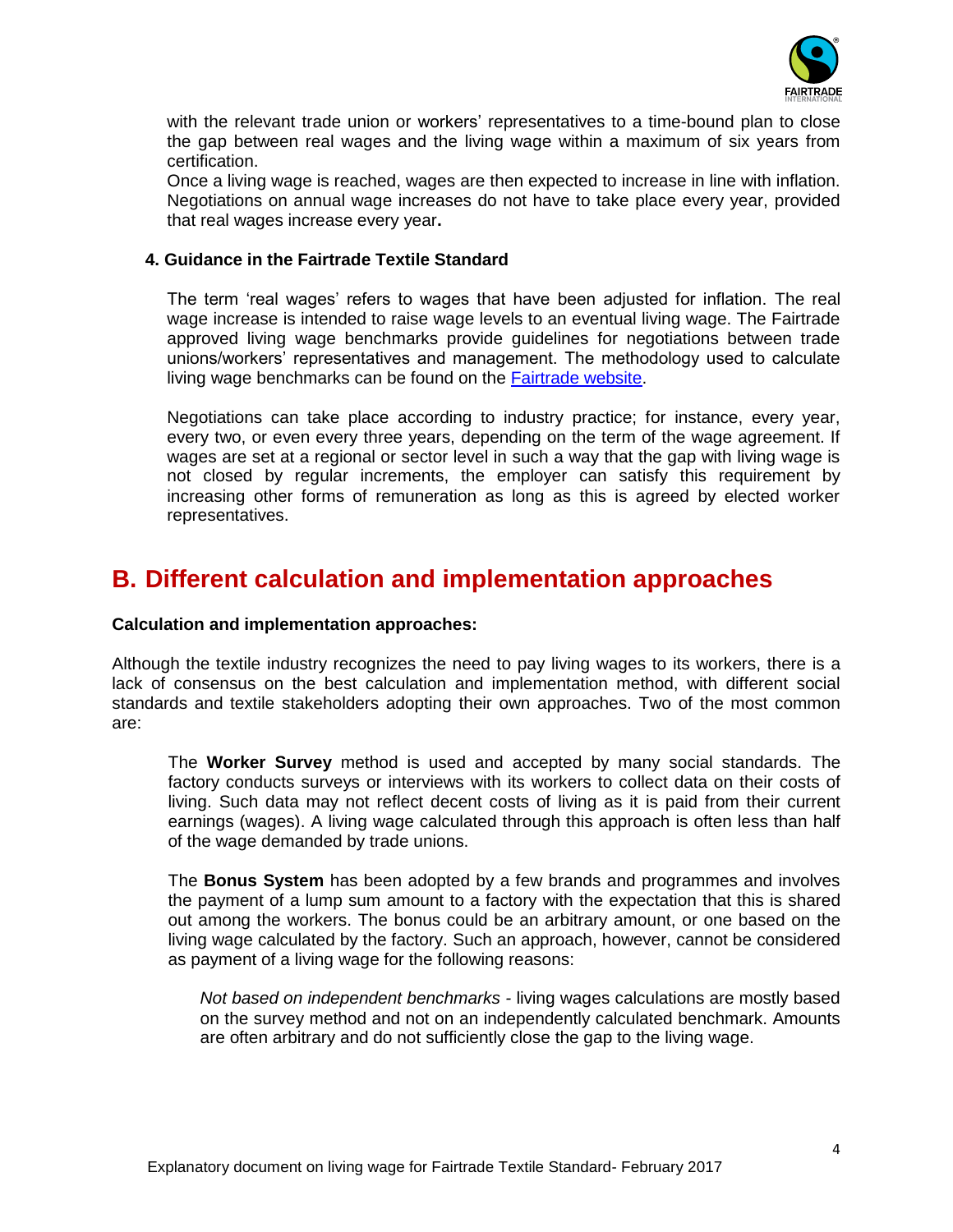

*Temporary -* such 'bonus' payments are linked to orders and are not ring fenced in the actual payroll, such that when there is no order, there are no payments. In addition, social security is not paid on the bonus amounts.

*Not for all –* the bonus is paid only to the workers of the CMT unit. Other factories in the supply chain are not included.

Through its own **Fairtrade Textile Standard** approach *(see below)***,** Fairtrade works together with other global certification schemes in and outside of the textile sector to promote a harmonized concept of a living wage, thereby promoting greater understanding and reducing confusion around the concept.

### <span id="page-4-0"></span>**C. Fairtrade Textile Standard approach**

The **Fairtrade Textile Standard** approach is based on the principle of collective responsibility of producers, brands and other stakeholders in achieving and sustaining living wages for workers in the textile industry. At the same time, Fairtrade seeks to avoid undermining the domain of trade unions or sector level agreements (CBAs) through the application of the Standard.

The approach is unique in the following ways:

#### **1. Universal**

The approach is applicable to all units in the supply chain and all categories of workers.

#### **2. Negotiated**

Workers must be involved in negotiating the increments to reach credible and independent living wage estimates called 'benchmarks' *(see below)*.

### **3. Living wage benchmarks (LWBs)**

Because 'living wage' is a family concept, the benchmarks are derived from the costs of decent but basic living for a typical family. These are specific to a particular place and period, as costs of living can vary geographically and change over time. As such the living wage benchmarks are not static, but require annual adjustment for inflation.

#### **4. Recognized methodology**

As a founding member of the Global Living Wage Coalition (GLWC), Fairtrade is committed to using the Anker methodology for setting its permanent living wage benchmarks. The GLWC has partnered with senior researchers, Martha and Richard Anker, to set benchmarks for various regions around the world, publishing benchmarks for Addis Ababa in Ethiopia, Dhaka in Bangladesh and Tirupur and Bhadohi in India. For benchmarks recognized by the Fairtrade Textile Standard please refer to Fairtrade International website.

*Qualities of the Anker methodology:*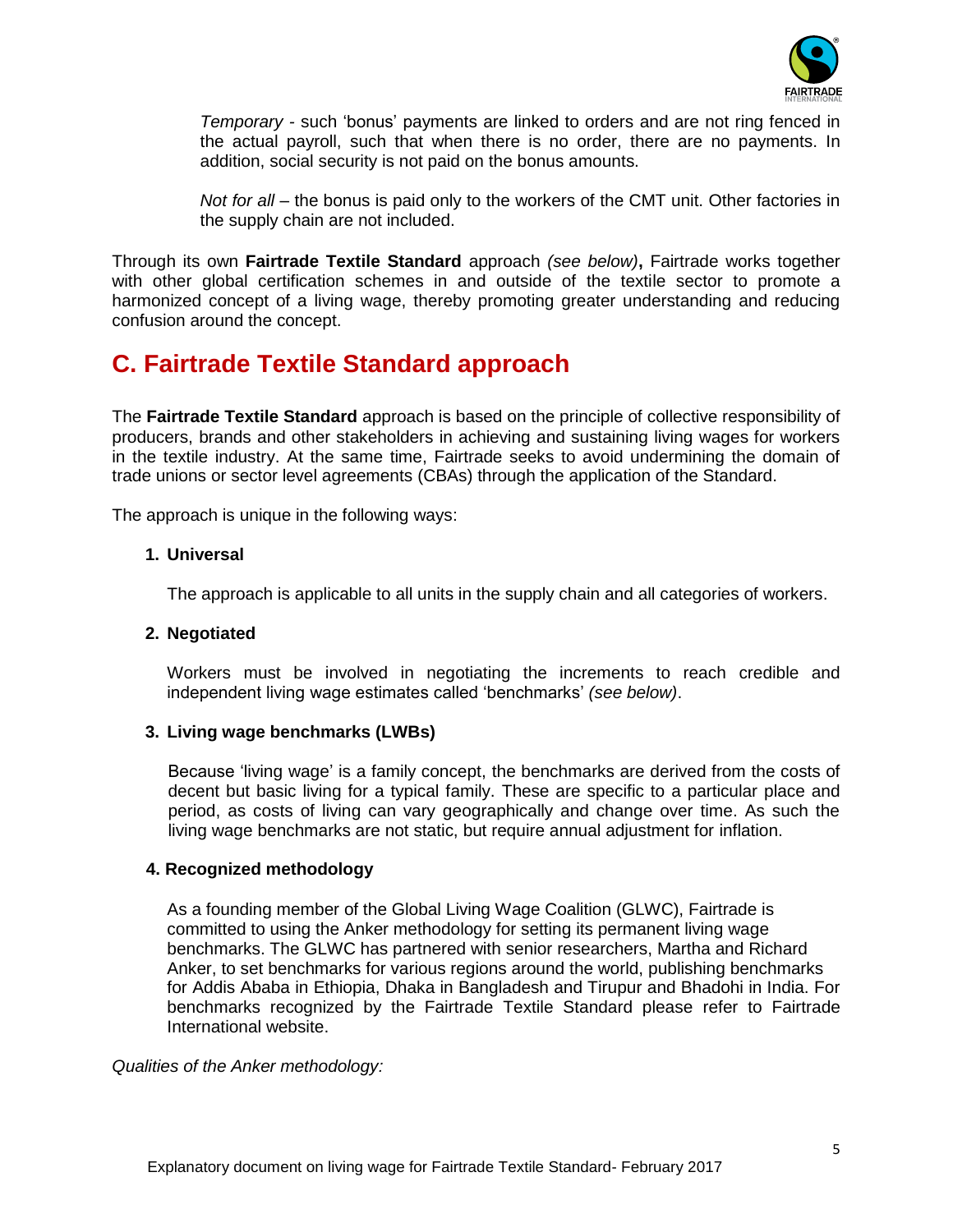

- a. Rights-based essential needs of workers and their families are related to international labour, food and housing standards for decency;
- b. Realistic the approach assumes that the family of each worker has more than one wage earner;
- c. Rigorous benchmarks are not only derived from nutritious model diets, but also from costs of decent local housing;
- d. Practical the benchmark is extrapolated from costs for food and housing based on expenditure data for non-food and non-housing, with a rapid assessment to ensure that education, health and transportation are affordable.

For more information on the methodology used to calculate the living wage benchmarks is described, refer to

https://www.fairtrade.net/fileadmin/user\_upload/content/2009/standards/documents/GLWC\_Ank er\_Methodology.pdf

### **Sustenance Increments** (LWB + inflation) (annual & negotiated with workers) 1 1 2 3  $\overline{\mathcal{A}}$ 5 6 **Real wages (wages + inflation + included benefits) Living wage benchmark (LWB)**

# <span id="page-5-0"></span>**D. Implementation steps**

There are numerous steps to implementing a living wage under the Fairtrade Textile Standard approach:

- 1. The textile company can obtain the recognized benchmarks by writing to the Global Product Management Unit of Fairtrade International [\(textiles@fairtrade.net\)](mailto:textiles@fairtrade.net) until the same is published on its website.
- 2. The textile unit first needs to calculate the current wages for normal working hours over a week or month as defined in the Fairtrade Textile Standard, or by national regulations. This includes all categories of workers (for example: full-time, temporary, contract) except apprentices. In case of piece-rates data on number of working hours and pieces produced are required.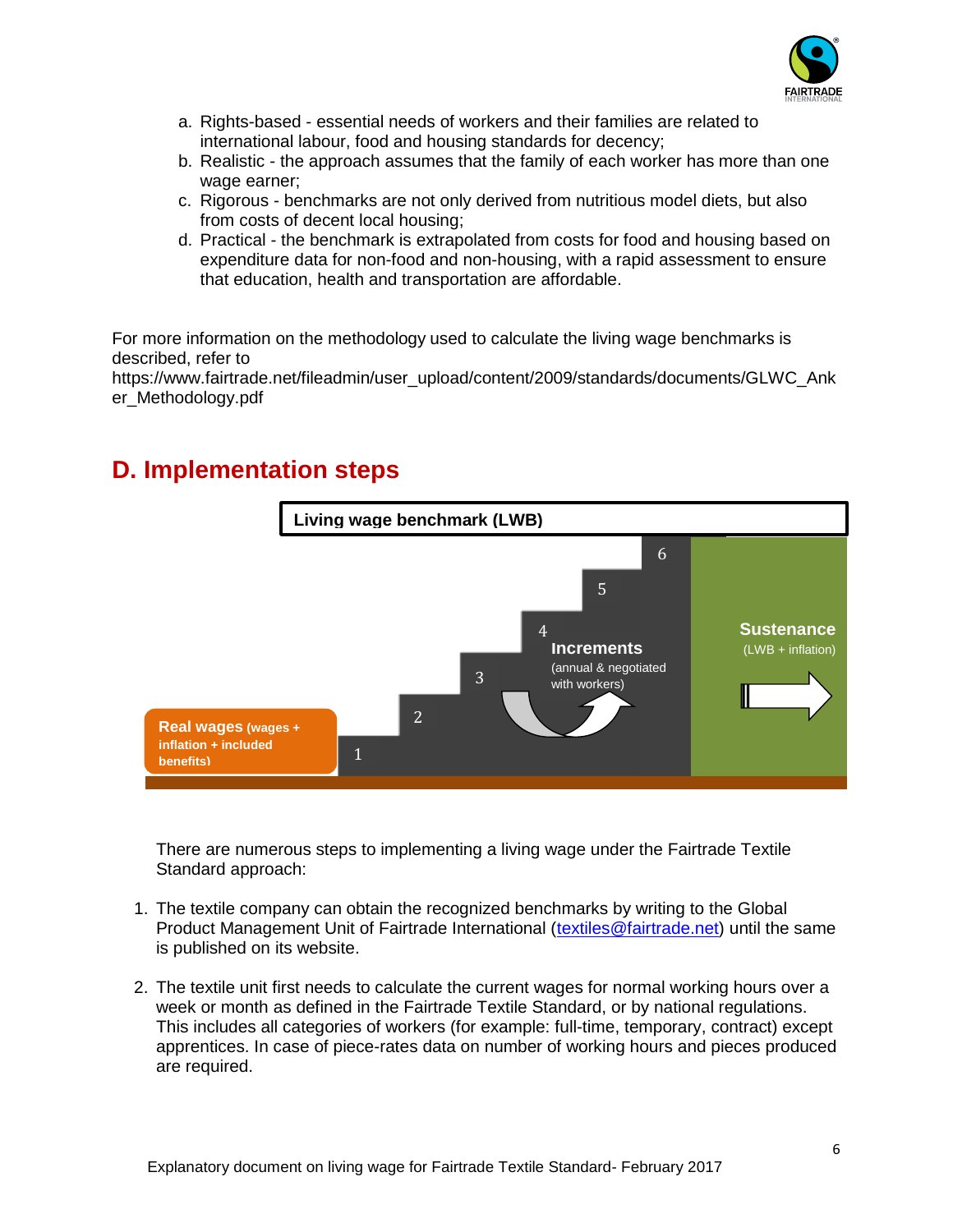

- 3. The statutory social security benefits (for example: provident fund, insurance, gratuity) which are normally deducted from the wages are **included** in the real wage.
- 4. Non-statutory in kind benefits or services provided by the company (if any) **can be added** to the real wage. However, the value of these needs to be fixed transparently in agreement with the trade union and/or or worker representatives.
- 5. Other benefits (for example: statutory bonus, wages paid for unclaimed annual leave) are **not included** in the wages.
- 6. Wages for overtime work are **not included**.
- 7. Productivity bonuses and allowances (except the guaranteed minimums) are **not included**.
- 8. Wage increments related to promotions or skill levels are **not included**.
- 9. Wage increments should be not less than the annual rate of inflation, if inflation is not covered by the regular wage increases (for example: government minimum or CBA).

#### **Table: Inclusions and exclusions in calculation of wages**



10. If the wages for a standard day/week are less than the living wage benchmark, a meeting of the factory trade union and/or worker representatives should be convened to negotiate